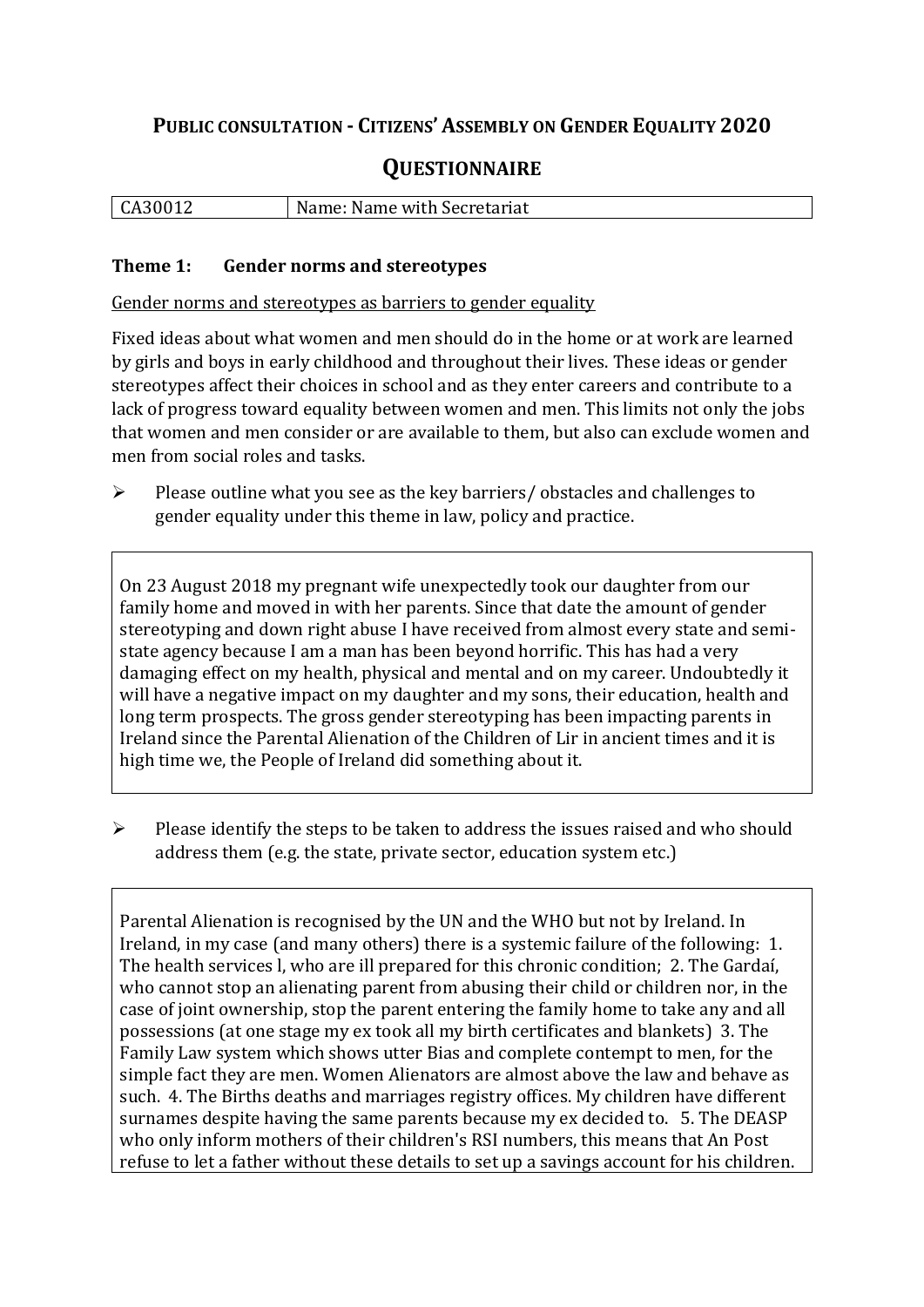All of this denigrates men and their rights as parents and caregivers which obviously has major knock on consequences to employment.

### **Theme 2: Work: Occupational segregation by gender, gender discrimination and the gender pay gap**

Women and men are often concentrated into different kinds of jobs and within the same occupations, women are often in work that is less well paid and has less opportunities for career advancement. Women often work in areas where they can work part-time so as to fit in with their caring responsibilities. While many men work in low paid jobs, many professions dominated by women are also low paid, and professions that have become female-dominated have become lower paid. This worsens the gender pay gap (the average difference between the wages of women and men who are working).

➢ Please outline what you see as the key barriers/ obstacles and challenges to gender equality under this theme in law, policy and practice.

This question assumes that money is the arbiter of value. How much money is missing your children's lives worth? How much is seeing a first step, a first word or even getting to bring them home from the maternity hospital? GDP is a foolish sexist measure built to measure historic male activities. True wealth of happiness cannot be measured and Euros and cents

➢ Please identify the steps to be taken to address the issues raised and who should address them (e.g. the state, private sector, education system etc.)

First: better measures are needed. What good is preaching work-life balance if we only measure work? Second: The state and its agencies need to treat Parental Alienation as the severe tragedy that it is. That needs to include immediate help for both the alienated, and alienator and especially the children. This might go someway to decrease unnecessary deaths in the [redacted] cases as well as suicide rates in many, many others that tend to go unreported. Third: there needs to an overhaul of family law with dedicated courts and support who open and primarily operate over the weekend. This will help with employment as well as respect the fact that the majority of Family law incidents (domestic abuse, coercive control, denial of access) take place when the only available support is the Gardai Fourth a root and branch review of gender Bias against fathers in state agencies. I can provide a laundry list of incidents where the state through its agencies have been complicit in denying me access to my children

## **Theme 3. Care, paid and unpaid, as a social and family responsibility**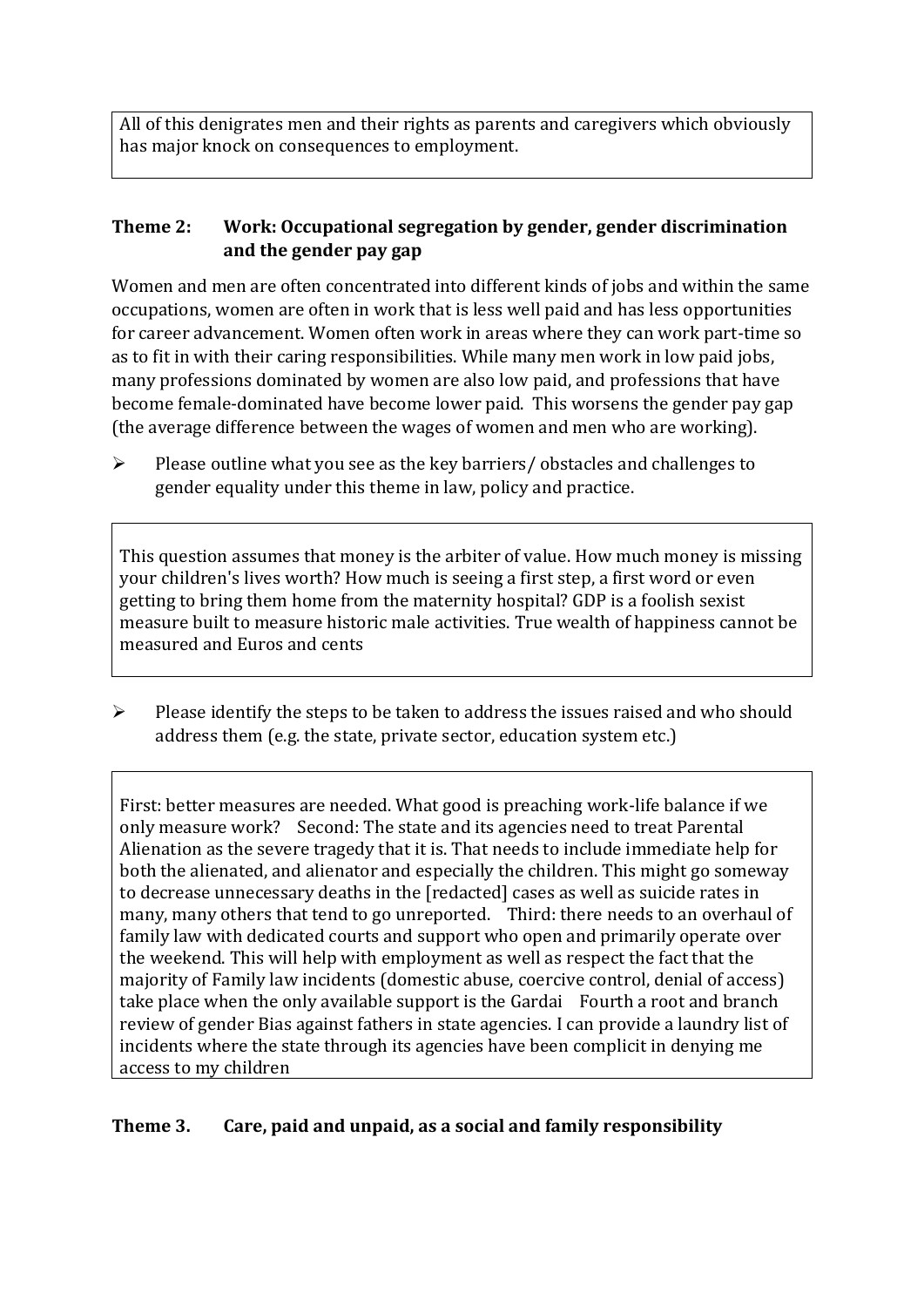Care -- the social responsibility of care and women and men's co responsibility for care, especially within the family

Women remain disproportionately responsible for unpaid care and often work in poorly paid care work. For working parents or [lone parents,](https://aran.library.nuigalway.ie/bitstream/handle/10379/6044/Millar_and_Crosse_Activation_Report.pdf?sequence=1&isAllowed=y) balancing paid work with parenting and or caring for older and dependent adults presents significant challenges. Women are [most disadvantaged by these challenges,](https://eige.europa.eu/gender-equality-index/game/IE/W) yet men also suffer from lack of opportunities to share parenting and caring roles. Despite recent legislation and policy initiatives to support early years parental care, [inequalities in the distribution of unpaid](https://www.ihrec.ie/app/uploads/2019/07/Caring-and-Unpaid-Work-in-Ireland_Final.pdf)  [care](https://www.ihrec.ie/app/uploads/2019/07/Caring-and-Unpaid-Work-in-Ireland_Final.pdf) continue between women and men. The cost of childcare has been identified as a particular barrier to work for women alongside responsibilities of caring for older relatives and dependent adults.

➢ Please outline what you see as the key barriers/ obstacles and challenges to gender equality under this them in law, policy and practice.

In my particular case I offered to pay in whole for the child minders. Instead my ex insists I pay her directly and tells everyone that I am unwilling to support our children.

 $\triangleright$  Please identify the steps to be taken to address the issues raised and who should address theme (e.g. the state, private sector, education system etc.)

Again, similar to questions already answered, it is important that Tusla or the Family Law system sets expected contributions from parents to their children and has a recourse o action when either party abuses the system. My ex for example uses some or all of payments for the upkeep of her horse. This is not right.

### **Theme 4: Women's access to, and representation in, public life and decision making**

Ensure women's participation and representation in decision-making and leadership in the workplace, political and public life

Women are systematically underrepresented in leadership in [economic](https://eige.europa.eu/gender-equality-index/2019/compare-countries/power/2/bar) and [political](https://eige.europa.eu/gender-equality-index/2019/compare-countries/power/1/bar)  [decision-](https://eige.europa.eu/gender-equality-index/2019/compare-countries/power/1/bar)making. Despite the introduction of a candidate gender quota (through the system of party funding) for national political office, and [initiatives](https://betterbalance.ie/) to support women's access to corporate decision-making roles, men continue to dominate leadership positions. There are also issues to be considered around how media represents women and men.

➢ Please outline what you see as the key barriers/ obstacles and challenges to gender equality under this theme in law, policy and practice.